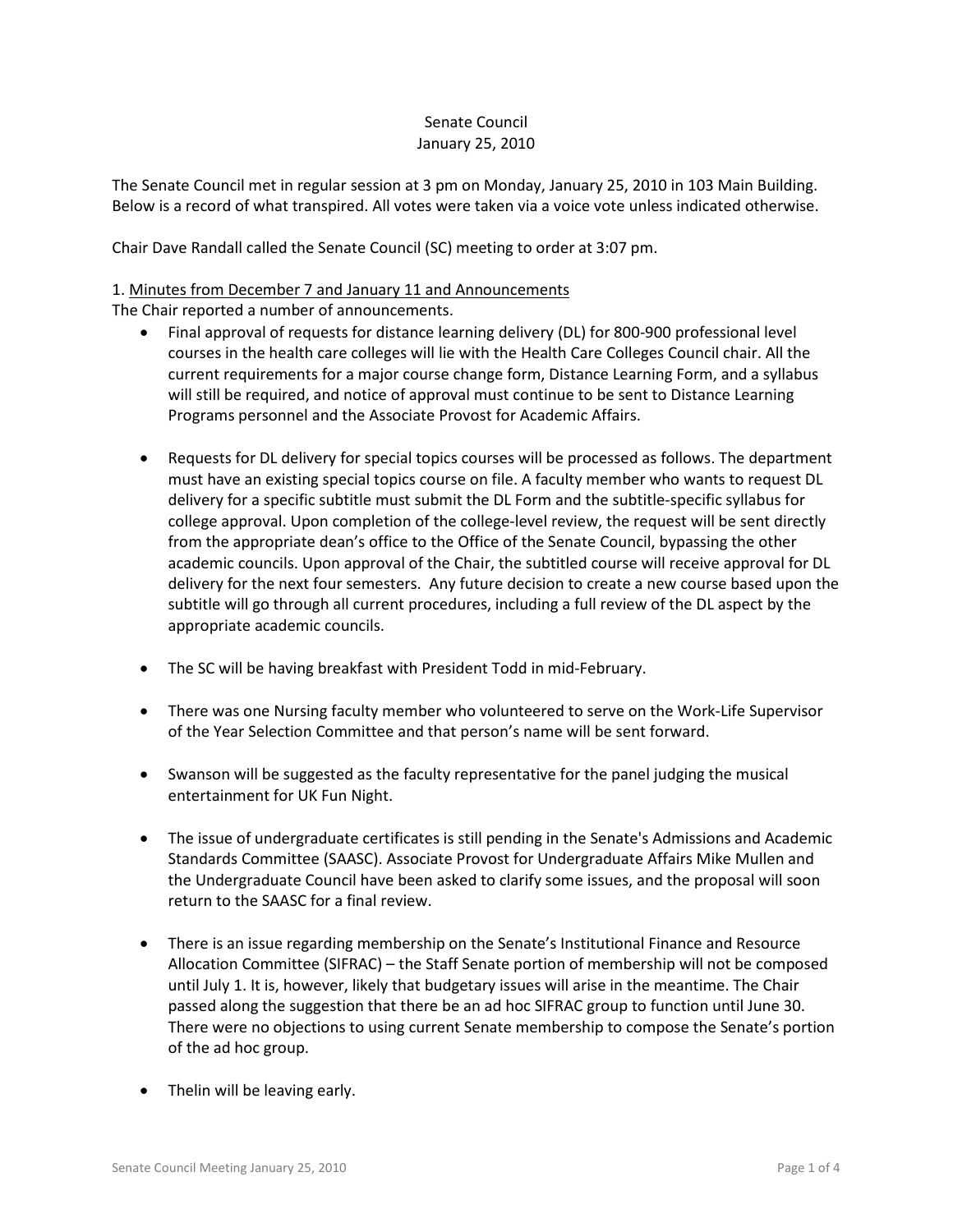Grossman **moved** to approve the minutes from December 7 and January 11 as distributed, and Steiner **seconded**. There being no discussion, a **vote** was taken and the motion **passed** with none opposed.

## 2. Change to Application Deadline for Graduate School

The Chair invited guest Blackwell (Graduate School dean) to explain the proposal to push back deadlines for international students' applications, which she did. There being no discussion, the Chair requested a motion.

Grossman **moved** to approve the change to the Graduate School deadline for international applicants and Anderson **seconded**. There being no further discussion, a **vote** was taken and the motion **passed** with none opposed.

3. Relocation of Masters in Health Administration Degree Program (from Martin School of Public Policy and Administration to College of Public Health)

SC members and Guests Blackwell, Julia Costich, Bill Hoyt and Steve Wyatt (dean, College of Public Health) all discussed the proposed relocation for some time. When the questions ceased, the Chair thanked the guests.

#### 4. Change to Masters in Business Administration

## 5. Proposed Change to PhD in Business Administration

Because the contact person from the College of Business and Economics was unable to attend, Dean Blackwell explained the proposals for both Business Administration degrees .

# 3. Relocation of Masters in Health Administration Degree Program (from Martin School of Public Policy and Administration to College of Public Health)

SC members engaged in additional discussion regarding the proposed move. Chappell **moved** to send the proposal for the move of the Masters in Health Administration Degree Program from the Martin School of Public Policy and Administration to the College of Public Health to the Senate for approval. Grossman **seconded**.

There was some discussion about the lack of a positive recommendation associated with the motion. Afterwards, Grossman **amended the motion** so that the proposal would be sent to the Senate with a positive recommendation, and Swanson **seconded**. There being no additional discussion, a **vote** was taken on the amendment and the motion **passed** with seven in favor and three against. There was additional discussion.

Thelin **called the question**. SC members then voted on the **motion** to send the proposal for the move of the Masters in Health Administration Degree Program from the Martin School of Public Policy and Administration to the College of Public Health to the Senate for approval with a positive recommendation. The motion **passed** with seven in favor and three against.

#### 4. Change to Masters in Business Administration

Chappell **moved** to approve the change in the Masters in Business Administration as outlined in the agenda, and Jensen **seconded**. There being no discussion, a **vote** was taken and the motion **passed** with none opposed.